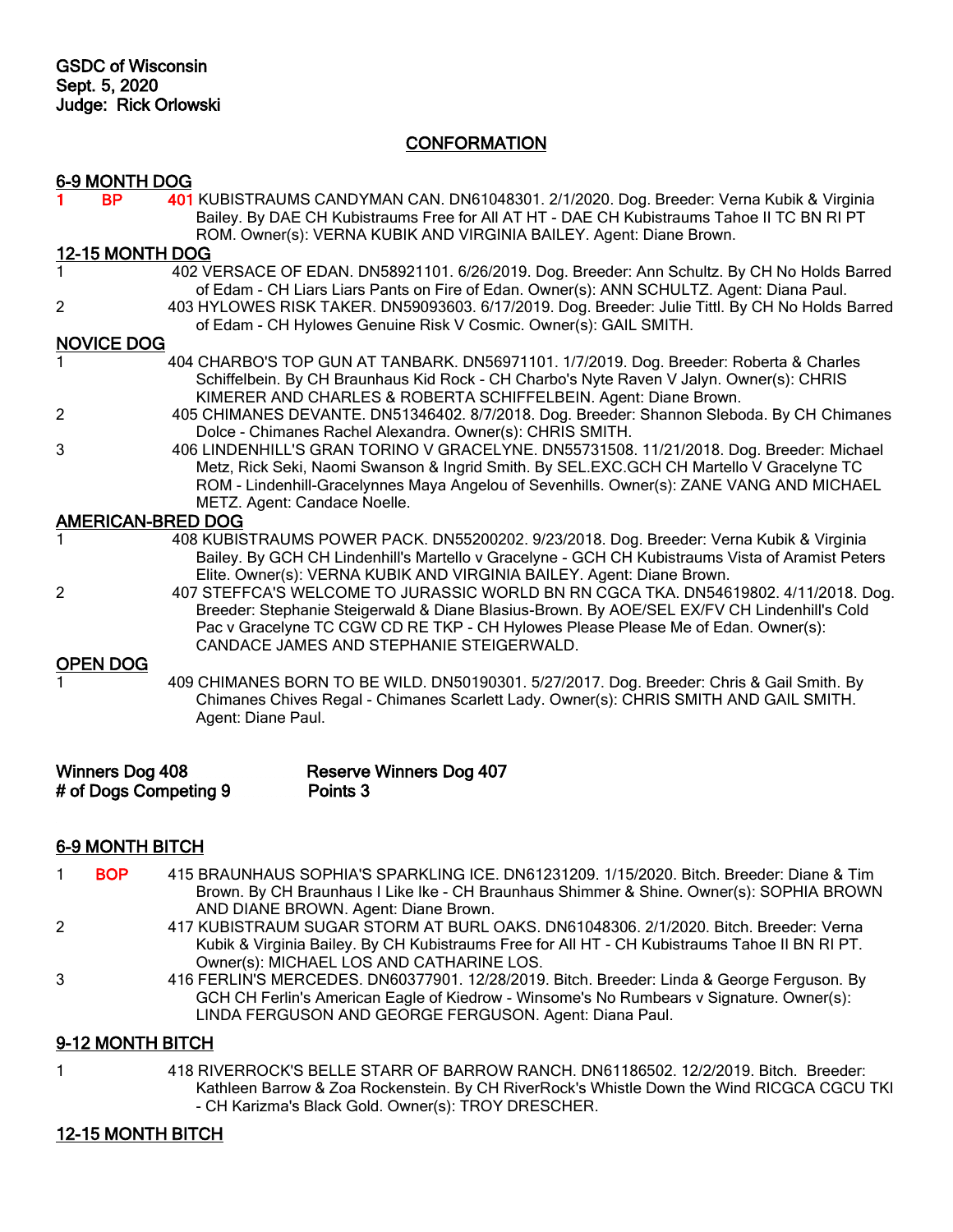1 419 VERDI OF HYLOWE EDAN. DN59613803. 7/20/2019. Bitch. Breeder: Ann Schultz & Julie Tittl. By CH No Holds Barred of Edan - GCHS Hylowes. Owner(s): ANN SCHULTZ. Agent: Diane Paul.

ABS 420 BRAUNHAUS DREAMER MET PAWS CGC. DN59079207. 6/29/2019. Bitch. Breeder: Diane Brown & Tim Brown. By CH Braunhaus Kid Rock - Eryn Brook's American Glory of Winsome. Owner(s): PATRICE ZARNOTH AND DIANE BROWN. Agent: Diane Brown.

### NOVICE BITCH

- 
- 1 421 CHIMANES RED SIERRA. DN52852402. 1/29/2018. Bitch. Breeder: Chris & Gail Smith. By Chimanes Sampson II - Chimanes Scarlett Lady. Owner(s): CHRIS SMITH.

### BRED-BY EXHIBITOR BITCH

1 BBY 422 BRAUNHAUS JADA OF CHIMANE. DN57016807. 3/2/2019. Bitch. Breeder: Diane Brown & Tim Brown. By GCHB CH Marouis Can You Stop the Rain v Kenlyn - Refiners Starfire of Edan. Owner(s): CHRIS SMITH AND DIANE BROWN. Agent: Diane Brown.

### AMERICAN-BRED BITCH

1 RWB 428 KUBISTRAUMS POLLYANNA. DN55200204. 9/23/2018. Bitch. Breeder: Verna Kubik & Virginia Bailey. By GCH CH Lindenhill's Martello v Gracelyne - GCH CH Kubistraums Vista of Aramist Peter Elite. Owner(s): VERNA KUBIK AND VIRGINIA BAILEY. Agent: Diane Brown.

- 2 423 FERLIN'S A STAR IS BORN. DN49481006. 4/24/2017. Bitch. Breeder: Linda & George Ferguson. By GCH CH Sealstone's Cascadian v Pioneer Acres - CH Ferlin's Mustang Sally of Kaholli. Owner(s): KAROLYN NEWMAN AND LINDA FERGUSON. Agent: Diane Paul.
- EXC 424 UNBELIEVABLE OF RIATA EDAN. DN50427410. 7/8/2017. Bitch. Breeder: J & K Bryan & A Schultz. By Undaunted of Edan - GCH Knight's Gambit Latour v Riata. Owner(s): ANN SCHULTZ. Agent: Diane Paul.

#### OPEN BITCH

- 1 WB 426 FERLIN'S FUNNY GIRL. DN49481005. 4/24/2017. Bitch. Breeder: Linda & George Ferguson. By GCH CH Sealstone's Cascadian v Pioneer Acres - CH Ferlin's Mustang Sally of Kaholli. Owner(s): LINDA FERGUSON AND GEORGE FERGUSON. Agent: Diana Paul.
- 2 425 HYLOWE'S DEVEL IN HER HEART V COSMIC. DN53035902. 6/1/2018. Bitch. Breeder: Julie Tittl & Tiffany King. By CH No Holds Barred of Edan - GC HS CH Hylowes Bittersweet Symphony CA Owner(s): JULIE TITTL AND TIFFANY KING. Agent: Diane Brown.

| <b>Winners Bitch 426</b>          | <b>Reserve Winners Bitch 428</b> |
|-----------------------------------|----------------------------------|
| # of Bitches Competing 11         | Points 2                         |
| <b>Best Bred By Exhibitor 422</b> |                                  |

#### Veteran I, Bitches

BV 427 GCH STONEKROFT'S VENUS WILLIAMS. DN37548803. 8/25/2013. Bitch. Breeder: Cheryl J Spicer & Angela Buesing. By CH Blaiotreus Expresso V Elite Design - CH Stonekroft's Misty May. Owner(s): MARY FEIL AND TOM FEIL & JOANN HUBACEK.

#### Best of Breed

| <b>BOS</b> | 433 CH KUBISTRAUMS GARNET V BLOOMSBERRY. DN50209604. 6/20/2017. Bitch. Breeder: Verna<br>Kubik & Virginia Bailey. By GCH CH Bloomsbeery's Amadeus - CH Kubistraums Tahoe II BN RI PT. |
|------------|---------------------------------------------------------------------------------------------------------------------------------------------------------------------------------------|
|            | Owner(s): STEVE BLOOM AND KAY BLOOM, VERNA KUBIK & VIRGINIA BAILEY.                                                                                                                   |
| <b>BOB</b> | 434 CH LINDENHILL'S GREYJOY V GRACELYNE CGC. DN49636707. 3/18/2017. Dog. Breeder:                                                                                                     |
|            | Michael & Sheila Metz / Rick Seki. By GCH Lindenhill's Martello v Gracelyne - Lindenhill's Gracelyne                                                                                  |
|            | Tin Cup. Owner(s): TROY DRESCHER.                                                                                                                                                     |
| <b>SEL</b> | 436 CH KUBISTRAUMS BEAR WENT OVER THE MOUNTAIN RN CGC. DN50209606. 6/20/2017. Dog.                                                                                                    |
|            | Breeder: Verna Kubik & Virginia Bailey. By GCH Bloomsberrys Amadeu-CH KubistraumsTahoe II RN                                                                                          |
|            | HT. Owner(s): MARY FEIL AND VERNA KUBIK.                                                                                                                                              |
| ABS.       | 430 GCL HELLO GOODBYE OF KENNELWOOD EDAN. DN49061610. 3/12/2017. Bitch. Breeder: A & L                                                                                                |
|            | Wood. By CH Kennel Wood's Man U Man ROM - CH Are We There Yet of Edan ROM. Own er(s):                                                                                                 |
|            | ANN SCHULTZ. Agent: Diane Paul.                                                                                                                                                       |
| <b>ABS</b> | 431 CH KUBISTRAUMS BIG ROCK CANDY MOUNTAIN. DN50209601. 6/20/2017. Bitch. Breeder:                                                                                                    |
|            | Verna Kubik & Virginia Bailey. By GCH Bloomsbeerys Amadeus - DAE CH Kubistraums Tahoe II TC                                                                                           |
|            | PT RI BN CHIC. Owner(s): VERNA KUBIK. Agent: Diane Brown.                                                                                                                             |